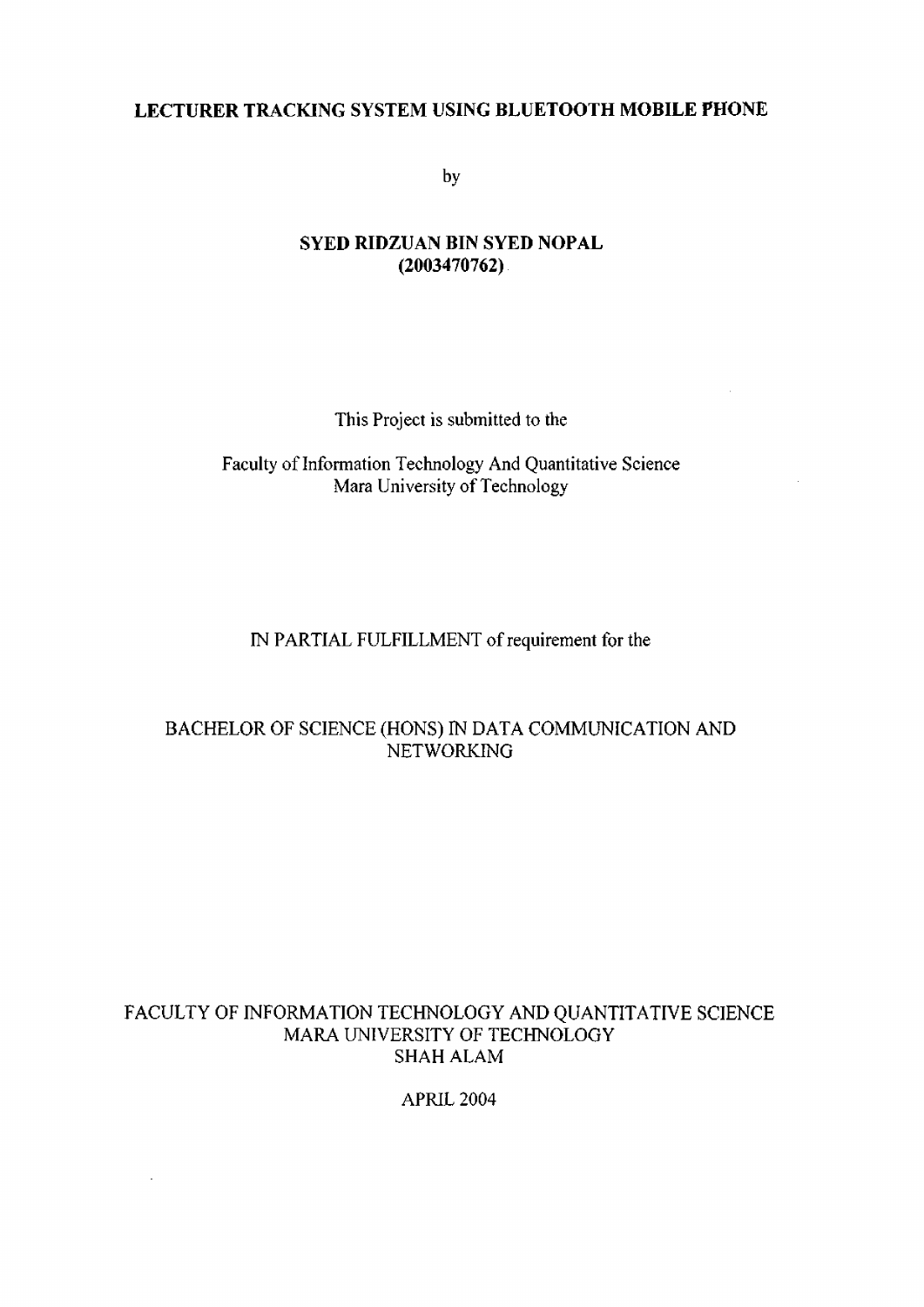# **CERTIFICATE OF ORIGINALITY**

This is to certify that I am responsible for the work submitted in this project that the original work is my own except as specified in the references and acknowledgment and the original work contained herein have not been taken or done by unspecified sources person

 $\bar{z}$ 

(SYED RIDZUAN BIN SYED NOPAL)

l,

l,

 $\mathcal{L}$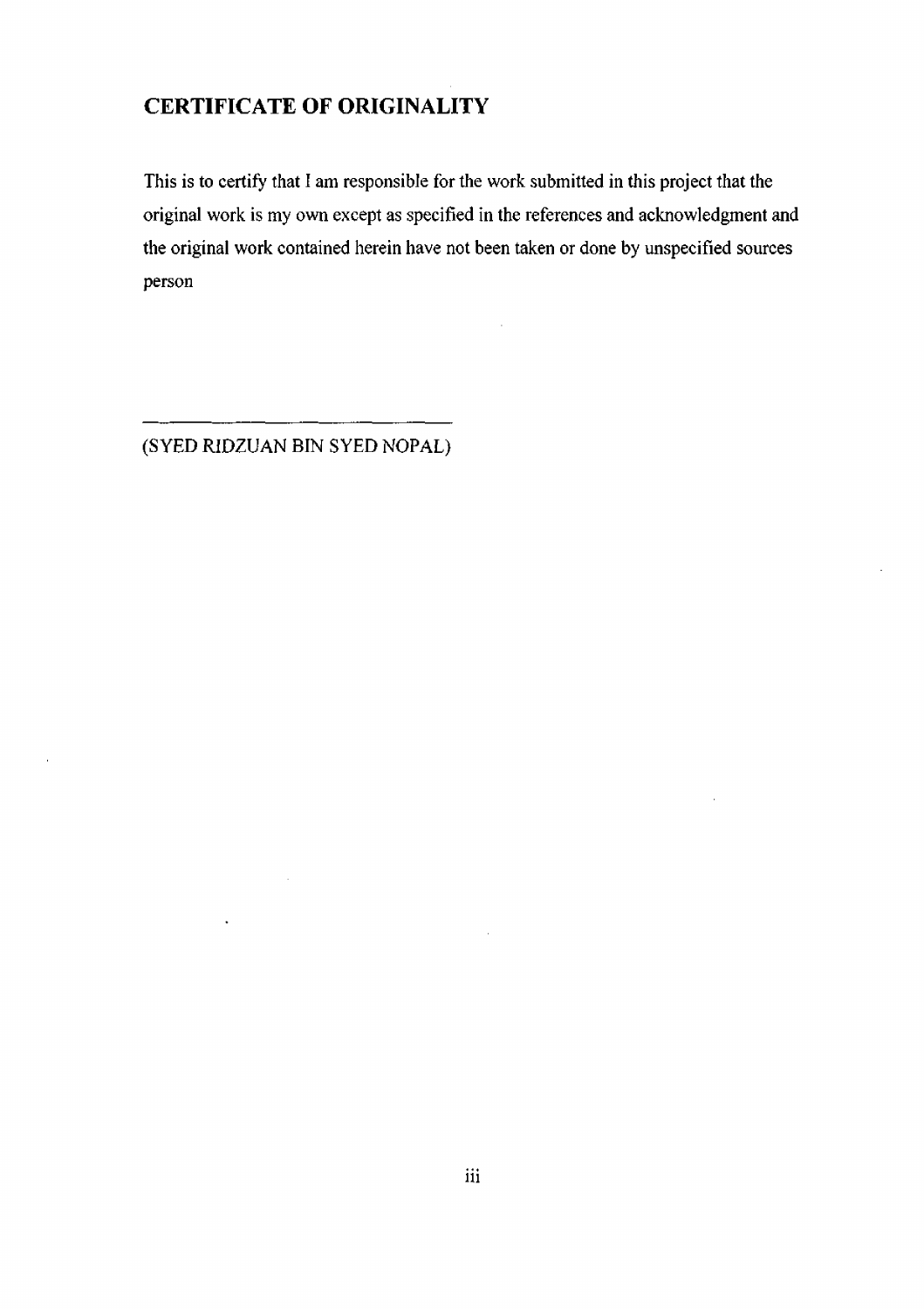#### **ABSTRACT**

This project will focus on developing of the lecturer tracking system using Bluetooth mobile phone. The system will manipulate a Symbian 60 OS at mobile phone a Bluetooth connection to send a lecturer identification number to the computer. Even though the text file can be send by mobile phone via Bluetooth but this method is inappropriate because the output cannot be directly in form of clear text. The study of telecommunication is an interesting filed because it involves digital signal processing, signal and systems, programming and more. This inspires people to improvise the technology into daily use. In this project, the technology of telecommunication, to be specific; Bluetooth, is integrated of improvised to the Symbian OS technology in Nokia mobile phone. Instead of human to human telecommunication, this system creates a new entity which is machine to human telecommunication.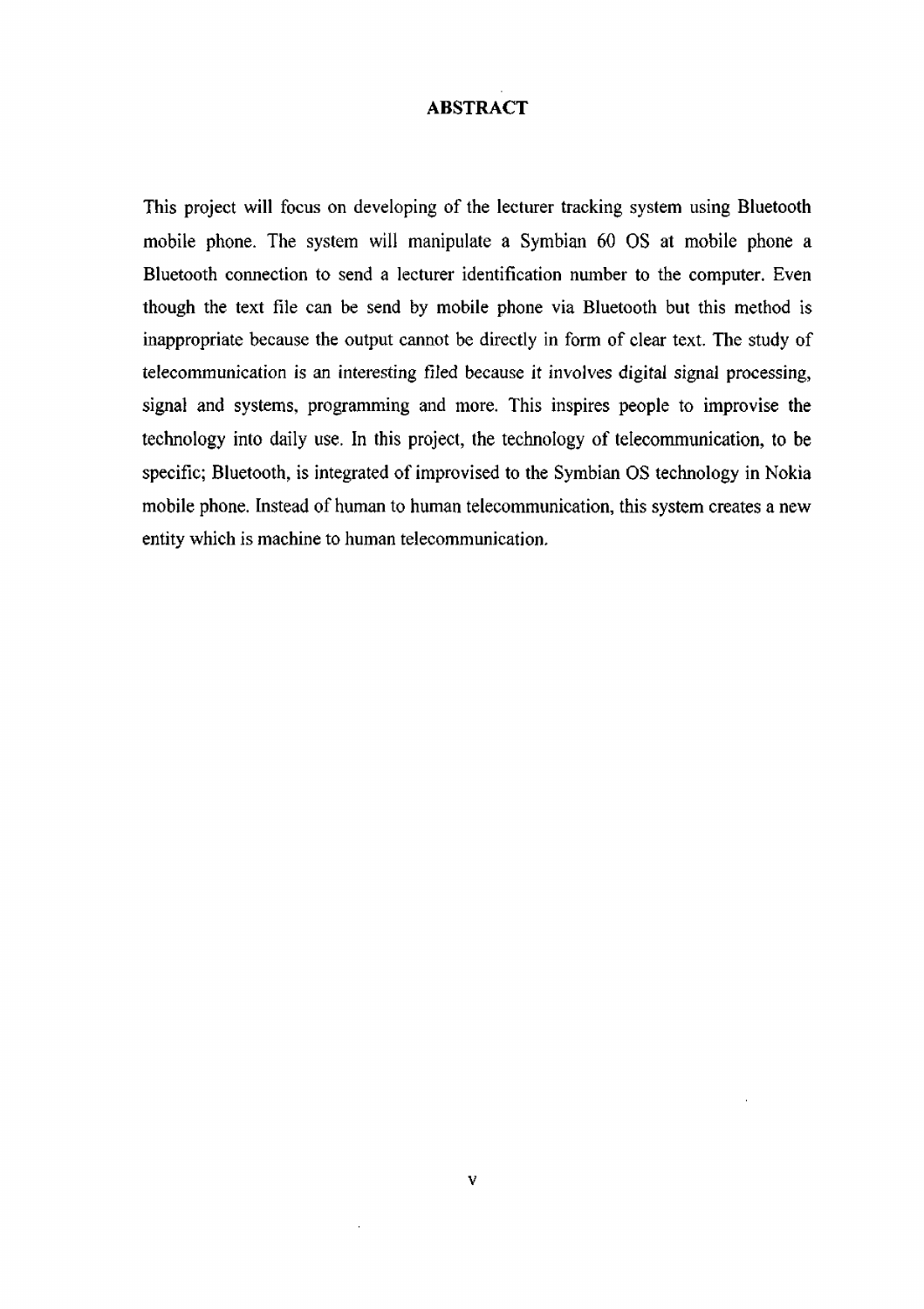## **TABLE OF CONTENTS**

## **TITLE**

| <b>CERTIFICATE OF ORIGINALITY</b> | iii |
|-----------------------------------|-----|
| <b>ACKNOWLEDGMENT</b>             | Ì۷  |
| <b>ABSTRACT</b>                   | v   |
| <b>TABLE OF CONTENTS</b>          | vì  |
| <b>LISTS OF FIGURES</b>           | х   |
| <b>LIST OF ABBREVIATIONS</b>      | xii |

## CHAPTER ONE

| <b>INTRODUCTION</b>          |    |
|------------------------------|----|
| 1.1 INTRODUCTION             |    |
| <b>1.2 PROBLEM STATEMENT</b> | 3. |
| 1.3 OBJECTIVES               | 4  |
| 1.4 PROJECT SCOPE            | 5  |
| 1.5 PROJECT SIGNIFICANT      | 5  |